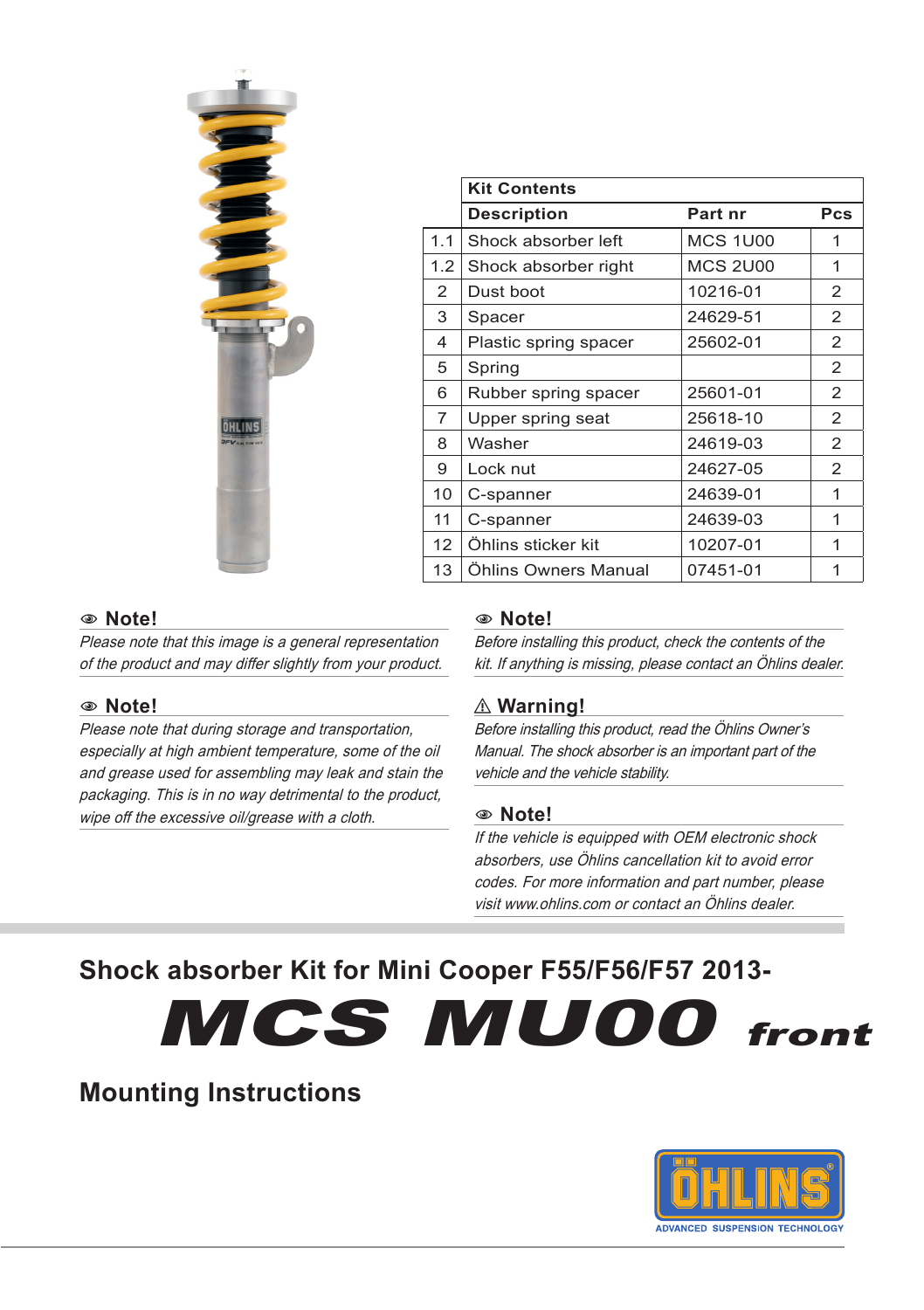## ⚠ **Warning!**

We strongly recommend to have an Öhlins dealer install this product.

## ⚠ **Warning!**

If working on a raised vehicle, ensure that it is securely supported to prevent it from tipping over.

### 1 **Note!**

When working on this product, see the Vehicle Service Manual for vehicle specific procedures and important data.

#### **1**

Raise the vehicle and put it on jack stands.

### ⚠ **Warning!**

Ensure that the car is securely supported.

### **2**

Remove the front wheels.

#### **3**

Loosen the bolts for the lower shock attachments.

#### ✋ **Caution!**

Support the wheel hubs in an appropriate way on each side of the vehicle so that the brake hoses can not be damaged.

#### **4**

Loosen the upper attachments and sway bar. Remove the original struts from the car.

#### **5**

Cut the dust boot 30 mm from the lower end with a pair of scissors according to fig 2.

#### **6**

Fit the dust boot (2), the spacer (3), the plastic spring spacer (4), the spring (5), the rubber spring spacer (6), the upper spring seat (7), the OE bearing and top mount, the washer (8) and the lock nut (9) to the shock absorber according to fig 1. Tighten the lock nut to 35-40 Nm. Adjust the lower spring seat and the lock ring and tighten with the c-spanners according to fig 4.

#### 1 **Note!**

When tightening the top mount nut, the shock absorber top pin must be held in position with an Allen key.



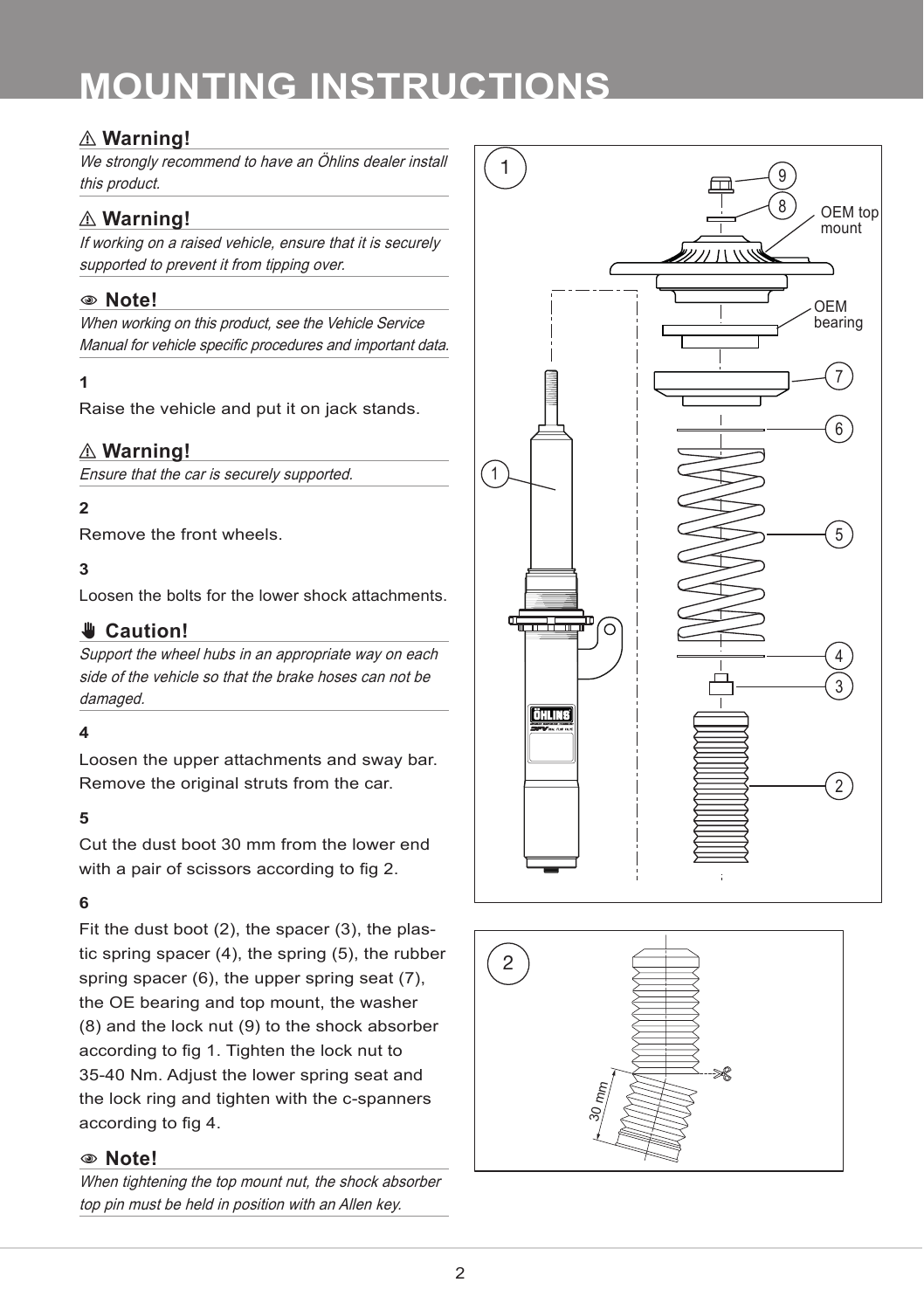#### **7**

Install the complete assembled Öhlins struts on the vehicle. Tighten the bolts and torque them to OE specification.

#### 1 **Note!**

Make sure the bolt head is seated flush against the shock bracket when the nuts are being torqued.

#### **8**

Fasten the top mount nuts and torque to OE specification.

#### **9**

Fit the stabilizer link according to fig 3.

#### 1 **Note!**

Make sure that all bolts are tightened to the correct torque and that nothing fouls or restricts movement of the strut. Test this over the whole steering range from lock to lock.

#### **10**

Make sure that all removed parts are reinstalled in the same way as they were before the installation of the Öhlins shock absorber.

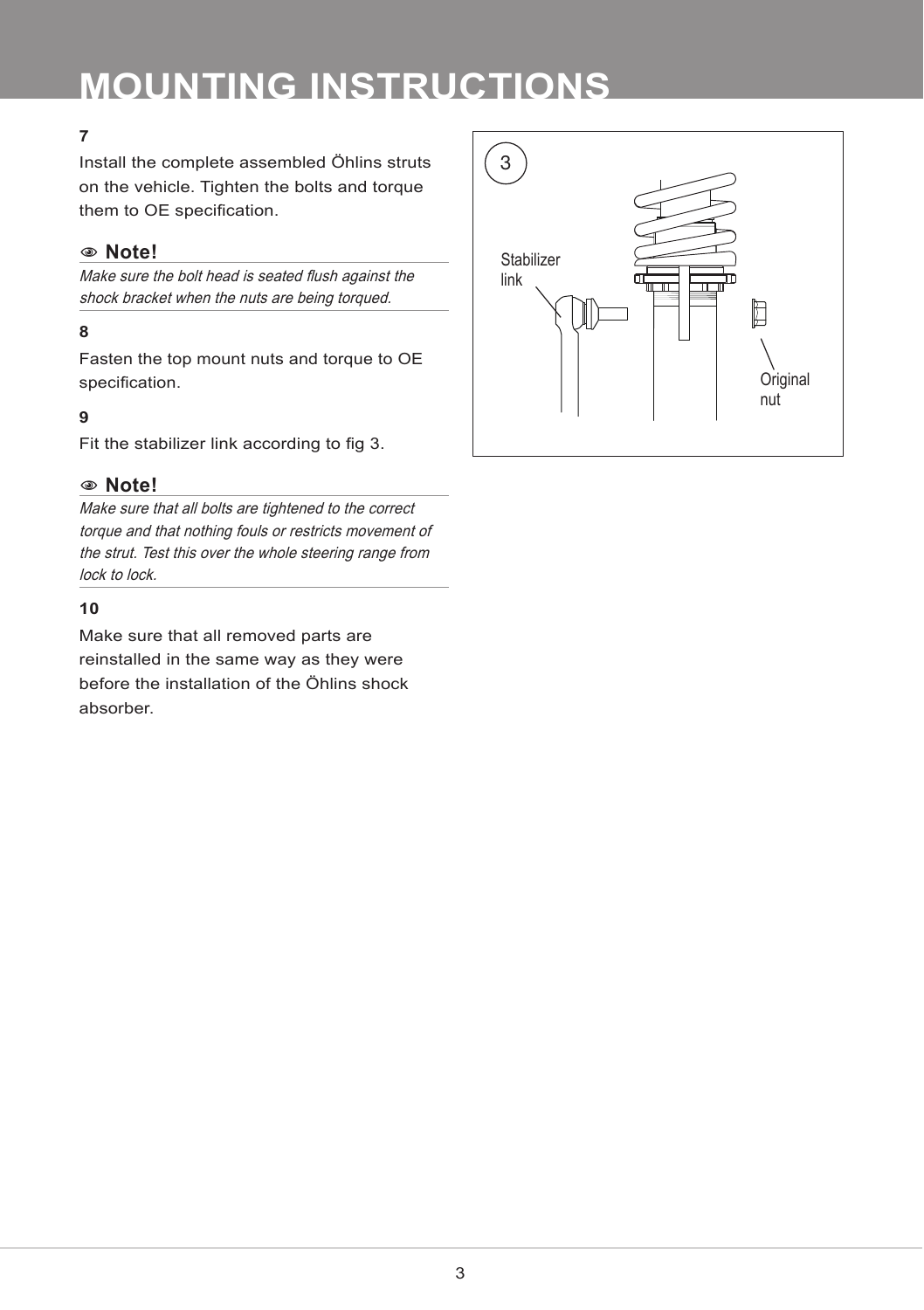# **ADJUSTMENTS**

# ⚠ **Warning!**

Before driving, always make sure that the basic settings made by Öhlins are according to recommended Setup Data. Read about adjustments and setting up in the Öhlins Owner's Manual before you make any adjustments. Contact an Öhlins dealer if you have any questions about setting up.

The standard preload is 2 mm from a free length of 180 mm, giving 178 mm installed length, see fig. 4.

# **SETUP DATA**

| Recommended set-up |           |        |  |
|--------------------|-----------|--------|--|
| Setting adjustment |           |        |  |
| Track              | $2 - 7$   | clicks |  |
| Winding road       | $5 - 10$  | clicks |  |
| <b>Street</b>      | $10 - 20$ | clicks |  |
| Spring preload     |           | mm     |  |

#### **Recommended spring**

48000-15 (60N/mm)

#### **Ride height**

Mini F55/F56/57: Approximately 10-15 mm lower than OEM suspension Mini JCW GP F56: Approximately 2-5 mm

#### **Ride height adjustment range**

With the spring preload adjuster set to the recommended position, the vehicle is lowered according to the above "Ride height". As the preload adjuster is turned one rotation, the position moves 1.5 mm. Depending on car model and equipment, the ride height at the

Öhlins products are subject to continuous improvement and development, therefore, although these instructions include the most up-to-date information available at the time of printing, minor updates may occur.

© Öhlins Racing AB. All rights reserved. Any reprinting or unauthorized use without the written permission of Öhlins Racing AB is prohibited.

Öhlins Racing AB Box 722 S-194 27 Upplands Väsby, Sweden Phone +46 8 590 025 00 fax +46 8 590 025 80



lower than OEM suspension recommended spring preload may vary. Adjust the spring preload until you have reached your desired ride height. Make sure that the spring is always preloaded.

### ⚠ **Warning!**

The spring preload adjustment range is 0-5 mm. Never adjust the spring preload beyond 5mm preload as that may cause the spring to coil bind.

To find the latest information contact an Öhlins distributor. Please contact Öhlins if you have any questions regarding the contents in this document.

Part no. MI\_MCS MU00\_0 Issued 2021-01-27



#### www.ohlins.com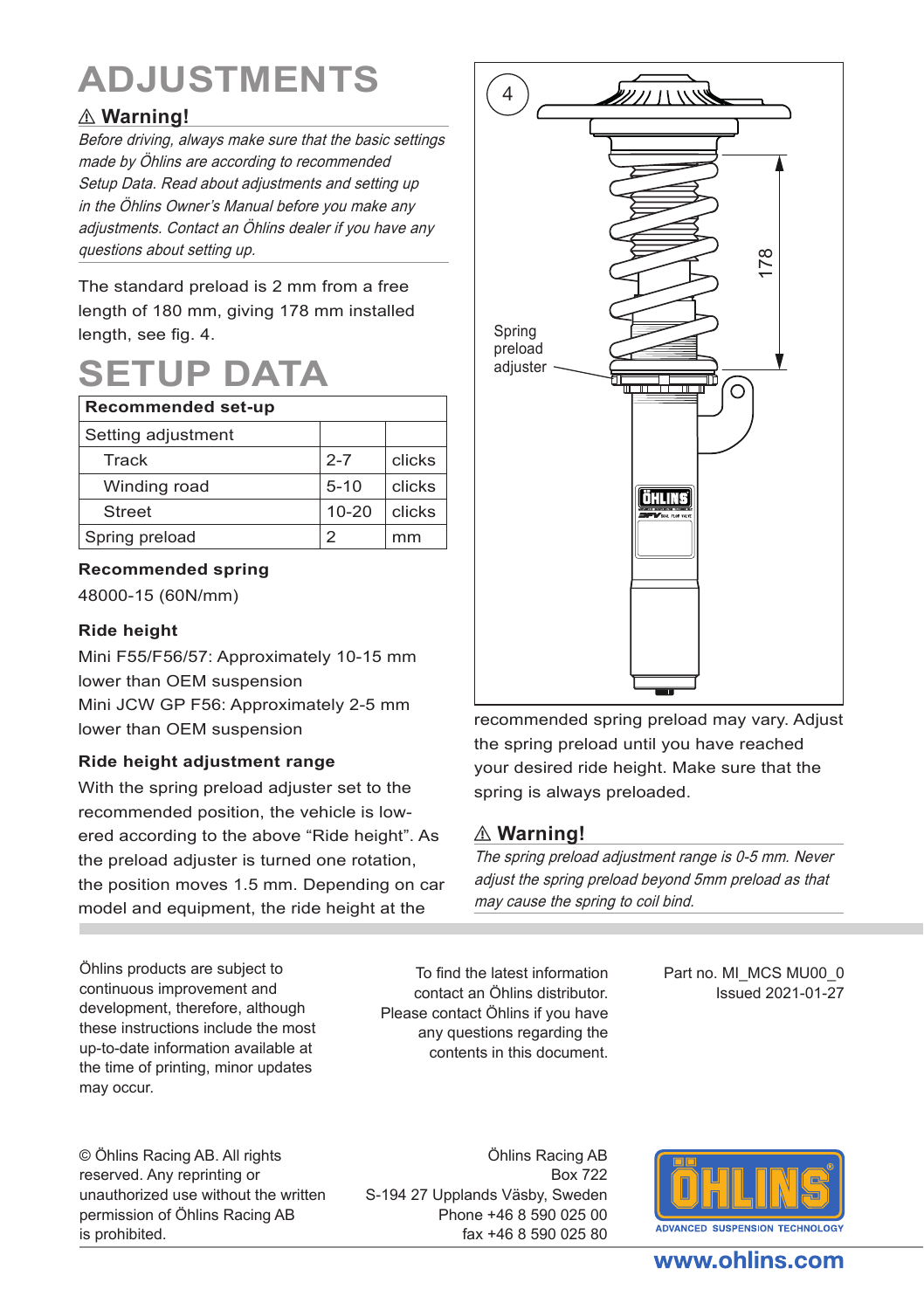|   | $\mathbf{r}$ |
|---|--------------|
| ı | G.           |
|   |              |

|    | <b>Kit Contents</b>     |          |                |  |
|----|-------------------------|----------|----------------|--|
|    | <b>Description</b>      | Part nr  | Pcs            |  |
| 1  | Shock absorber, rear    | MCS 6U00 | $\overline{2}$ |  |
| 2  | End eye spacer          | 10216-03 | 4              |  |
| 3  | Dust boot               | 10216-01 | 2              |  |
| 4  | Tie-rap                 | 24616-01 | 4              |  |
| 5  | Lock nut M10            | 24626-01 | 2              |  |
| 6  | Spring preload adjuster | 24651-10 | 2              |  |
| 7  | Lock nut M52            | 24636-01 | 2              |  |
| 8  | Spring platform M52     | 24635-01 | 2              |  |
| 9  | Plastic spring spacer   | 25602-01 | 2              |  |
| 10 | Spring                  |          | $\overline{2}$ |  |
| 11 | Plastic spring seat     | 25618-34 | 2              |  |
|    |                         |          |                |  |

#### 1 **Note!**

Please note that this image is a general representation of the product and may differ slightly from your product.

#### 1 **Note!**

Please note that during storage and transportation, especially at high ambient temperature, some of the oil and grease used for assembling may leak and stain the packaging. This is in no way detrimental to the product, wipe off the excessive oil/grease with a cloth.

#### 1 **Note!**

Before installing this product, check the contents of the kit. If anything is missing, please contact an Öhlins dealer.

#### ⚠ **Warning!**

Before installing this product, read the Öhlins Owner's Manual. The shock absorber/front fork/steering damper is an important part of the vehicle and the vehicle stability.

#### 1 **Note!**

If the vehicle is equipped with OEM electronic shock absorbers, use Öhlins cancellation kit to avoid error codes. For more information and part number, please visit www.ohlins.com or contact an Öhlins dealer.

# **Shock absorber Kit for Mini Cooper F55/F56/F57 2013-**

MCS MU00 rear

# **Mounting Instructions**

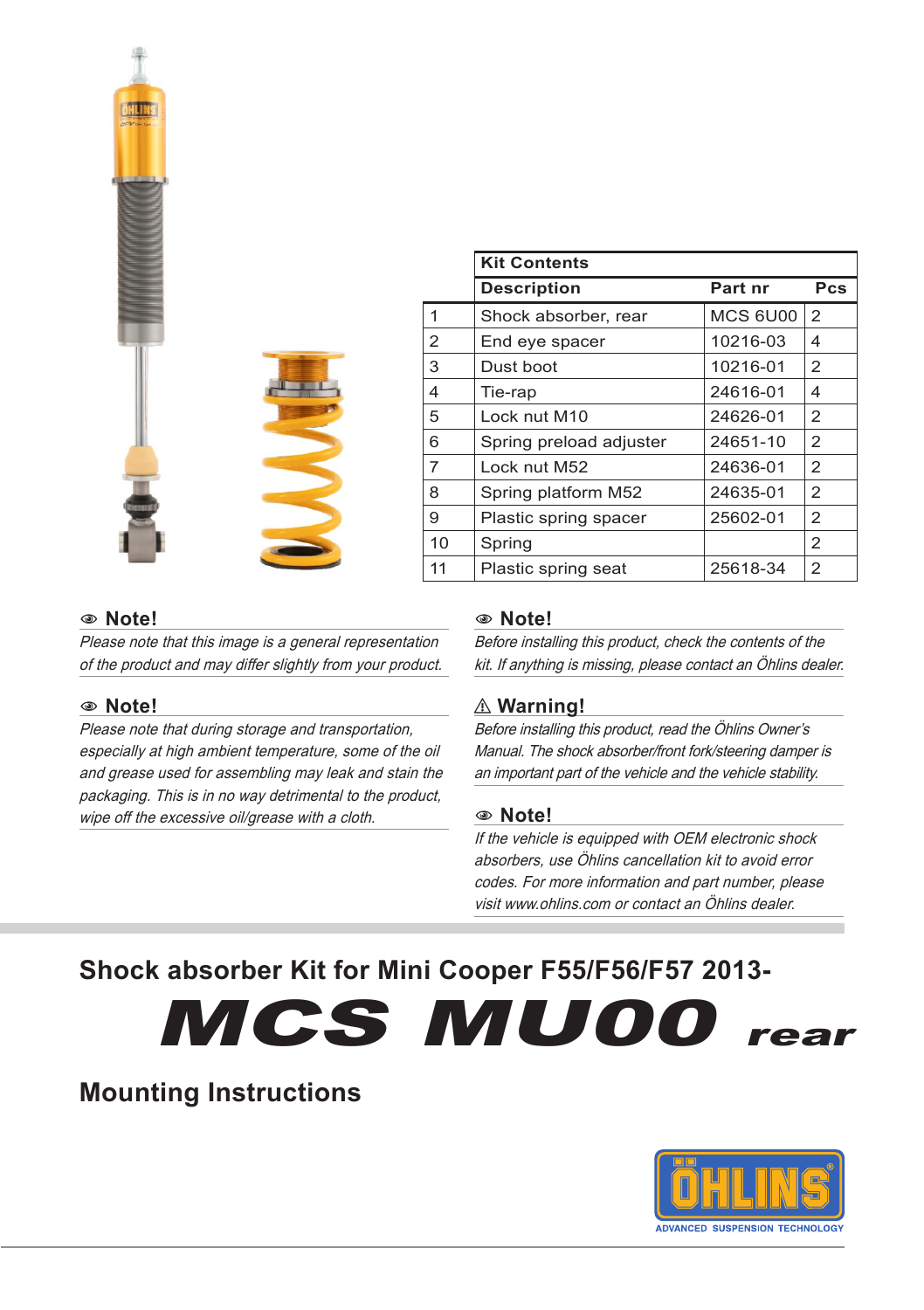## ⚠ **Warning!**

We strongly recommend to have an Öhlins dealer install this product.

## ⚠ **Warning!**

If working on a raised vehicle, ensure that it is securely supported to prevent it from tipping over.

#### 1 **Note!**

When working on this product, see the Vehicle Service Manual for vehicle specific procedures and important data.

#### **1**

Raise the vehicle and put it on jack stands.

#### ⚠ **Warning!**

Ensure that it is securely supported.

#### **2**

Remove the rear wheels.

#### **3**

Remove the lower and the upper attachments and remove the original shock absorber.

#### **4**

Remove the spring and both OE rubber spring isolators.

#### **5**

Adjust the spring seat (8) position according to fig 3. Tighten the spring seat and lock ring (7) with the c-spanners.

#### **6**

Mount the lower plastic spring seat (11) in the control arm, the spring (10), the plastic spring spacer (9) and fit the spring preload adjuster assembly (6) on the spring according to fig 1.

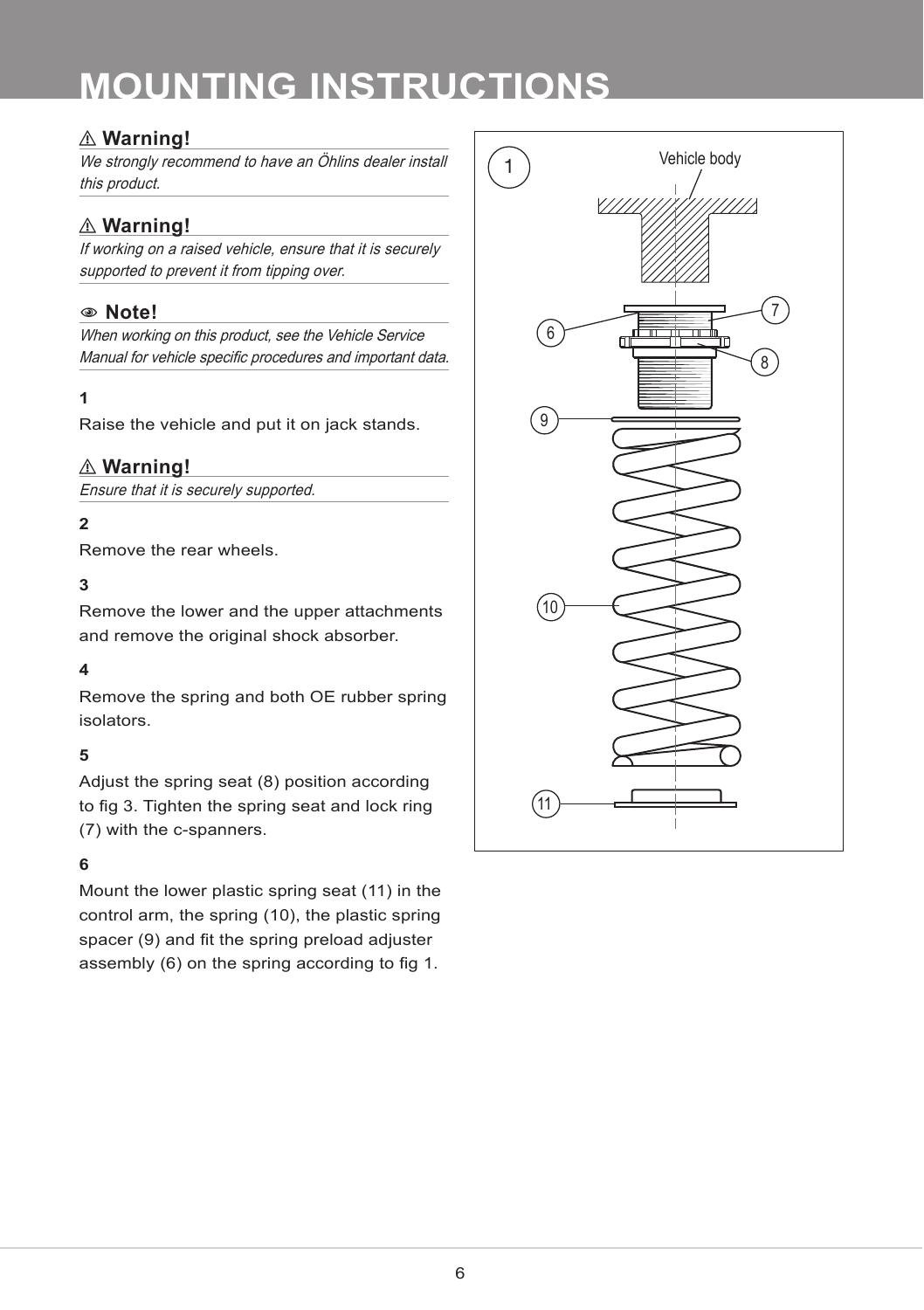### **8**

Mount the dust boot (3) and the tie raps (4). Mount the OE top mount and tighten the nut (5) to 30 Nm.

### **9**

Make sure that all removed parts are reinstalled in the same way as they were before the installation of the Öhlins shock absorber.

#### 1 **Note!**

Make sure that all bolts are tightened to the correct torque and that nothing fouls or restricts movement of the shock absorber when it is being fully compressed or extended.